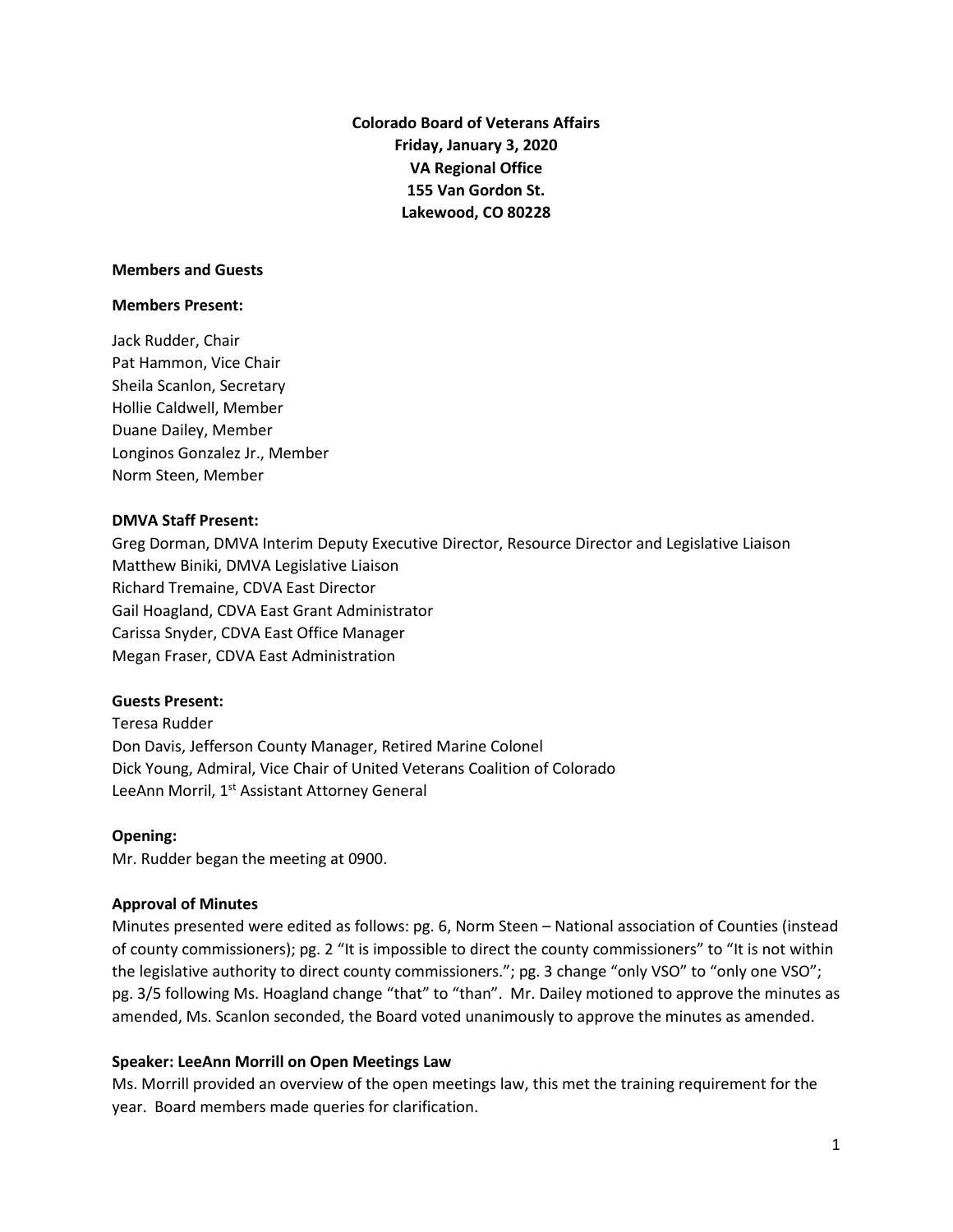## **Public Comments** –

Mr. Davis shared that the men and women in our services have a lot to offer when they transition; he has also found that the men and women in the local government are every bit as patriotic as our military members. The stronger our local government is, the stronger our nation is, because the less our national assets have to be used to assist at the local level. It's time to change the discussion from veterans being damaged goods and needing assistance to everything most veterans bring to their communities. He wants to change the conversation to the uncommon virtues that veterans bring to their companies and communities. Board members thanked Mr. Davis for his remarks and concurred with his opinion.

Mr. Young shared that the unemployment rate for Veterans in Colorado is lower than the general unemployment rate for the general public. He inquired as to where he can find the program information for incarcerated veterans, homeless veterans' initiatives and veterans' nursing homes that are listed on the DVA website? Mr. Dorman provided that veterans' court is provided under the Dept. of Law. Mr. Tremaine said the website needs to be updated. Ms. Caldwell said that the website shouldn't say veterans nursing homes it should state Veterans Living Centers (VLCs).

## **Unfinished Business**

Ms. Hammon moved that the Bylaw Committee Report and Task Force Committee Report be moved to priority one and two as Ms. Caldwell has to leave at 11am. There were no objections.

Ms. Hammon shared that the sub-committee reviewed the existing bylaws and have suggestions of changes for the Board. Their first recommendation is "All Board members must vote in person, or by phone, or by other electronic means (email) when initiated by the Chairman in special circumstances." Discussion ensued. The Board agreed that LeeAnn needs to be consulted as to the legality of this suggested change.

The second recommendation was in regards to section 2a, Special Meetings, specifically the need to vote before the next regularly scheduled Board meeting. Mr. Dorman said that a public notice needs to be given at least 24 hours in advance. He suggested to strike the word 'special' as all meetings need to have a 24-hour notice. Ms. Caldwell pointed out that all meetings are equal and require the same public notice. Ms. Hammon suggested discussing striking sections 2,3 and 4 of Article III with LeeAnn. Ms. Caldwell agreed, stating that section 1 should be modified to include all necessary information required for scheduling a meeting.

The sub-committee suggested a third revision of the by-laws under section 4 'Officers': "The board may, by vote of majority, appoint a DVA division staff with DVA Director consent to serve as secretary". Discussion ensued. Mr. Dorman suggested "the Board may delegate the responsibilities of the secretary to a member of the DVA staff". The final wording discussed was: "The board may request a DVA division staff with DVA director consent to serve as administrative support".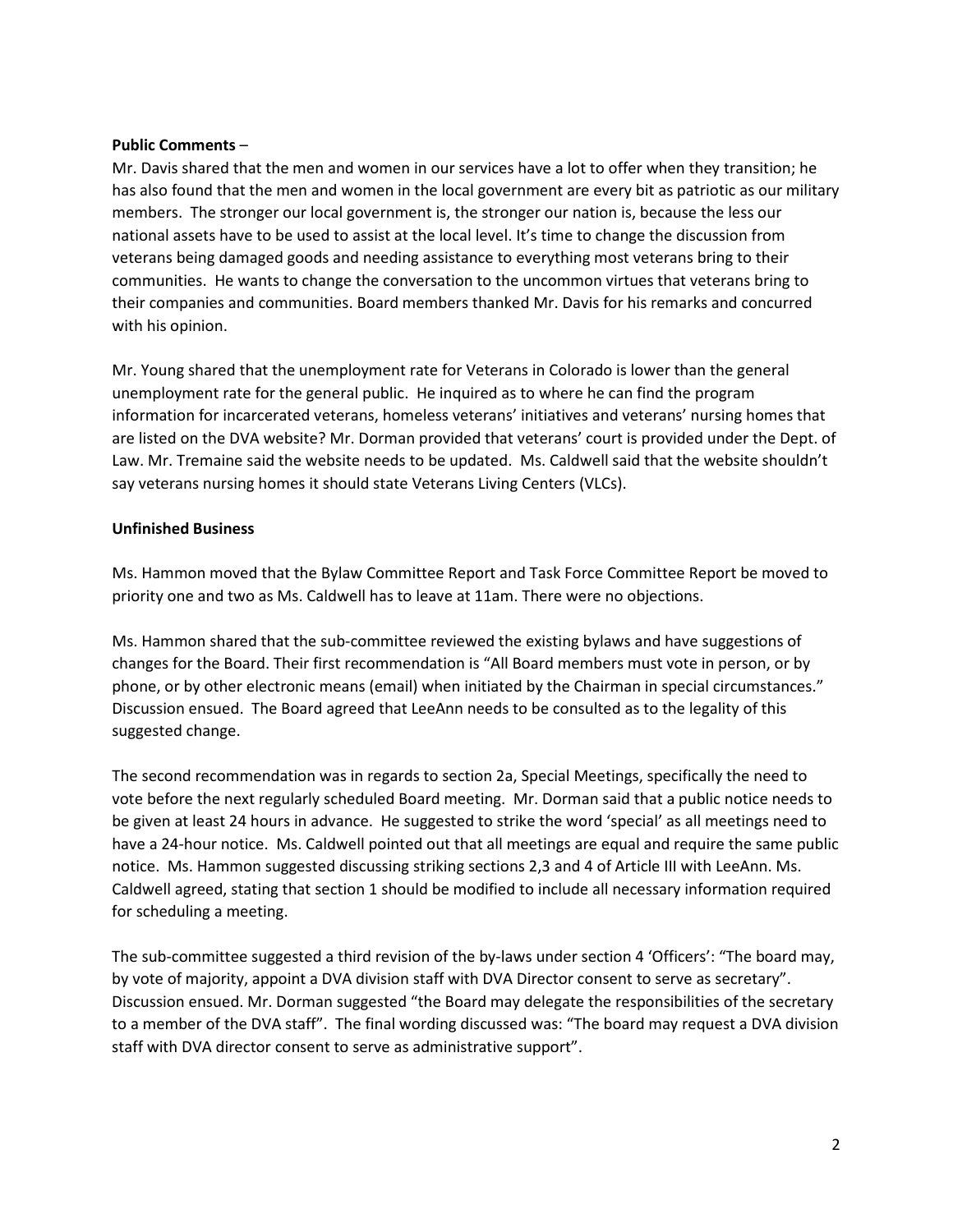Ms. Hammon, section 7, the Duties of the Division, timing of when the minutes should be prepared from the previous Board meeting and how much time ahead of the next meeting should the agenda be finalized and sent to the board members. 1 week for each was proposed, agreement was made for 2 weeks for each. One week after the approval of minutes the minutes need to be posted online. 'Continue' was changed to 'continuing' – see meeting minutes of working group on 23 DEC 2019 for the suggested additions. Discussion ensued.

Ms. Scanlon requested help understanding the origin and circumference of the clause 'standards of conduct' found in the ByLaws, Mr. Dorman will assist with this.

Ms. Hammon will provide Ms. Fraser with the finalized suggestions for the Bylaw revisions to be provided to the Board for the next meeting.

Ms. Hammon reminded the committee and visitors present about the Task Force that the Adjutant General put forth. She shared the meeting minutes with those present. She requested the Board put together an advisory summary for the Adjutant General. Discussion ensued between Board members with input from guests. A definition of 'homeless' will be requisite for this project. 'Rural' needs to be a section of the demographics. Gap analysis: The Board won't be able to know how many people aren't being reached by any service whatsoever and who are not retirees.

## Ms. Caldwell left at 11:05am

Mr. Dorman was queried as to what exactly TAG has requested. The answer was that a conceptual Scope of Work needs to be presented to TAG. Ms. Hammon said the working group for the task force will have one more call and will produce a suggested scope of work for the Board for the next Board meeting in February.

At 11:12 the meeting adjourned until 11:20.

Ms. Scanlon queried the Board what she can do to reduce the letter CCI letter to make it a single page. The other Board members had no suggestions.

Ms. Hammon reminded the Board of their discussion from the last meeting in regards to improving communication about the Board's activity to veterans. She suggested asking the DVA to assist with reaching out to the AL, VFW, VVA, UVC, Purple Heart, DAV, team Rubicon, Team White and Blue, Project Sanctuary and the veteran liaisons at each community college, etc. so they can announce where the Boards upcoming meetings are. Ms. Fraser was tasked with getting the appropriate state contacts.

Mr. Dailey congratulated Carissa Snyder on her promotion. He also checked with Ms. Snyder if everything the Board is tasking the administrative staff with at DVA East is an appropriate amount of work or if it is too much. Ms. Snyder said that all requests are manageable.

Ms. Snyder shared that the Governor's report went to Mr. Dorman today.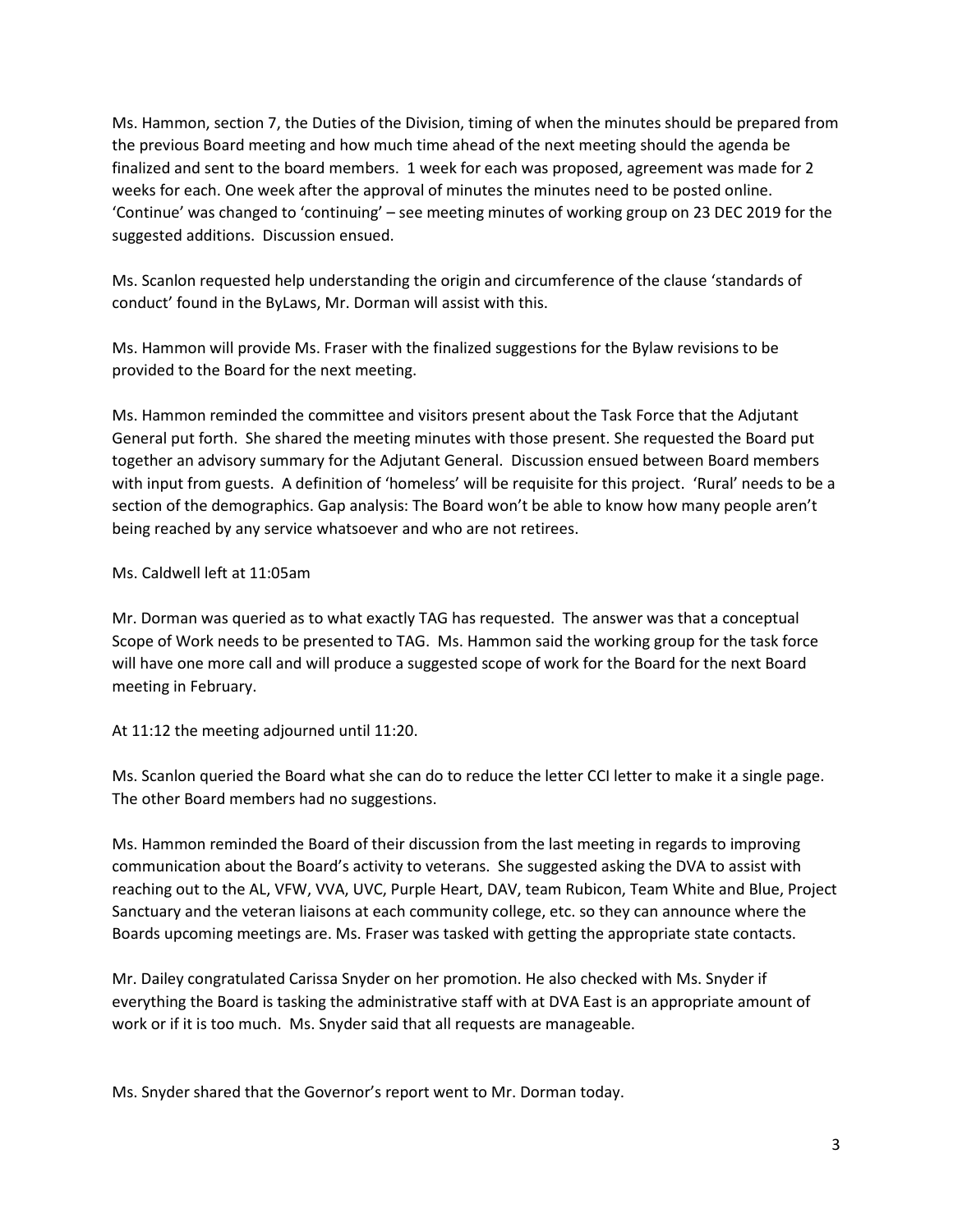Ms. Hammon highlighted the letter from Joanne Iglesias at Western Region OneSource, thanking the Board for the monies they voted for at the last meeting.

## **New Business** –

The February meeting date no longer has any conflicts associated with it. The next meeting will be Feb 7 2020 at Mt. Carmel in Colorado Springs.

The VFW Post in Burlington for March is grateful the Board wants to have a meeting there but is warning the Board about high winds and snow drifts at that time of year and suggested they come another time. The upcoming meeting locations are as follows: April – Aurora; May – Cortez; June – Steamboat Springs. Grant training is expected to be the night before the March meeting in Burlington. Ms. Hoagland suggested coming up with a plan B for March, discussion ensued.

Ms. Hammon motioned to move the March meeting to the Rocky Mountain Regional VA Medical Center and move Burlington to August 2020. Ms. Scanlon seconded. There was a unanimous vote in favor by the Board. Ms. Hammon will notify Ms. Fraser if she is able to secure a room.

## **Reports**

Mr. Dorman shared that there is no military day currently scheduled at the Capitol. General White was selected to be the Director of Space Operations for National Guard which is a 2-star billet; Colonel Scott Sherman will become the Director of the Joint Staff, which is a 1-star billet; the current G3 Colonel Charlie Davey will become the Army Chief of Staff. Today is Greg Dorman's last day as interim Deputy Director, Mr. Hopkins starts tomorrow. The Legislative Session starts on January 8<sup>th</sup> and Mr. Biniki will be at the Capitol daily managing everything there. The Department of Human services has a 3.5 million reduction of funds in their budget request in regards to CLCs. Mr. Dorman encouraged the Board to communicate through Division staff to the Nursing Board chair.

Ms. Snyder reported for Mr. Tremaine at DVA East. The job position for two VSOs closes on Jan 13th. The position for the Program Assistant just closed. We are still in talks with the Rocky Mountain Regional Medical Center to give our VSOs access to patient units for veterans seeking mental health services. We are interested in pursuing get a TBI specialist on the team of VSOs at DVA East. Narrowing in on the hotel for the conference in September. There may be a virtual training in the spring. Office staff is still short a person at DVA East. VBMS training has not yet been scheduled. Monthly reports from County Veteran Service Officers should still be directed to Diana Debor.

# No report from Robbie Robinson

Ms. Hoagland had nothing additional to provide other than her written report. She invited questions from the Board on her written report. Ms. Scanlon queried in regards to the grantees that are in noncompliance and how to recuperate funds from grantees who have not yet spent anything. Ms. Hoagland said that she is working with each of the non-compliant grantees and that it can take time to make the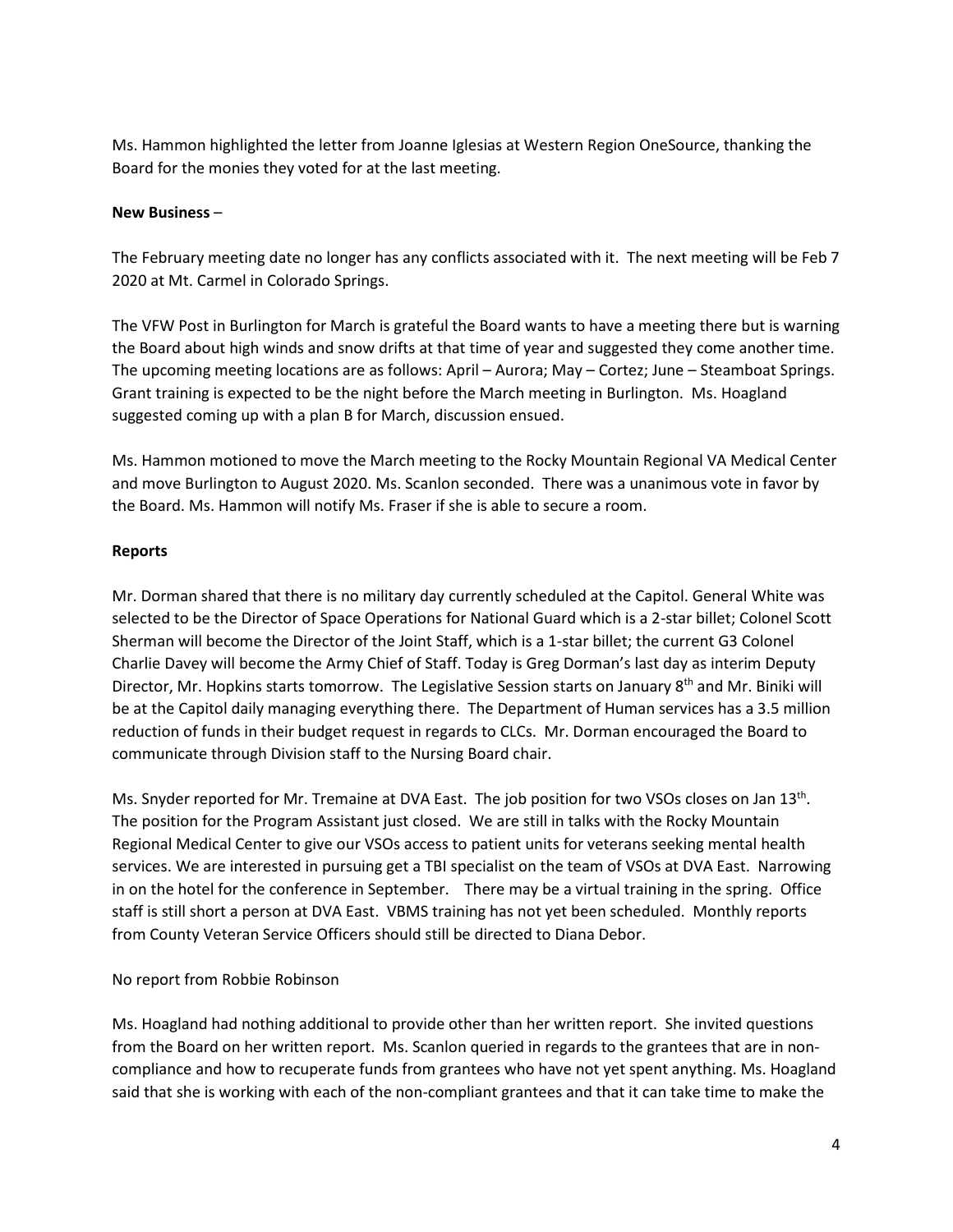necessary changes. There is no policy about cross-quarters reimbursement. Discussion ensued. Mr. Steen and Mr. Dailey shared frustration about how VTF funds are being utilized, he does not feel that Veterans are being served as best as they could be.

Mr. Steen queried those present about how many VFW and AL posts there are state-wide. Mr. Dailey answered there are at least 200 AL posts. There are only 30 VTF grants given annually. Mr. Dailey reminded the Board of the history of the VTF fund and praised the work Ms. Hoagland is doing. Ms. Hammon informed the Board that they should expect a grant request from Pitkin County. Those applying for HISSA grants must be enrolled in VA Health Care.

Ms. Hammon highlighted the report from DVA West, they held a Wreaths Across America at the Cemetery in Grand Junction and they placed over 2,000 wreaths.

## **Board Member Remarks**

Mr. Dailey participated in Wreaths Across America in Kremling. They placed approximately 154 wreaths. 80 wreaths were accidentally sent to Ft. Logan but they were able to be placed later. There are many homeless vets who need assistance. He appreciated the program 'Volunteers for America' and the work his local coordinator is doing.

Mr. Gonzalez was a guest speaker at VFWs Voice for Democracy; also participated in Pikes Peak Wreaths across America, lots of children attended.

Ms. Hammon said there is lots of homelessness and lots of vets in transit along I-70. She highlighted a young man who is a single dad of two living in a trailer with no running water.

Ms. Scanlon had a very successful Christmas at Buckley Air Force Base, everybody who attended received a gift and breakfast, it was done by One Marine Association. The United Veterans Coalition, is having a banquet on April 19<sup>th</sup> she will be the conduit as Board members submit the checks for the event to ensure they get to sit together.

Mr. Steen reminded the Board that he has the National Association of Counties Veterans Service Committee meeting on March  $1<sup>st</sup>$  in D.C. They will be discussing HR 5516 Commitment to Veteran Support and Outreach Act (CVSO) bill, it provides federal monies to states for veteran outreach and service and was proposed by Mike Leven out of California. Mr. Steen proposed providing a letter of support to Congressman Leven to support HR 5516 and to write letters to our own Federal elected officials. Mr. Steen also requested that Aaron Tremaine provide an update about Veterans Living Center plans for the Colorado Springs area at the next Board meeting.

Mr. Rudder said he missed his Wreaths Across America event for the first time in 12 years. He was told it took about 12 min to be placed, it was well below zero so the process went quickly. His AL group did 36 funerals and 16 honor guards.